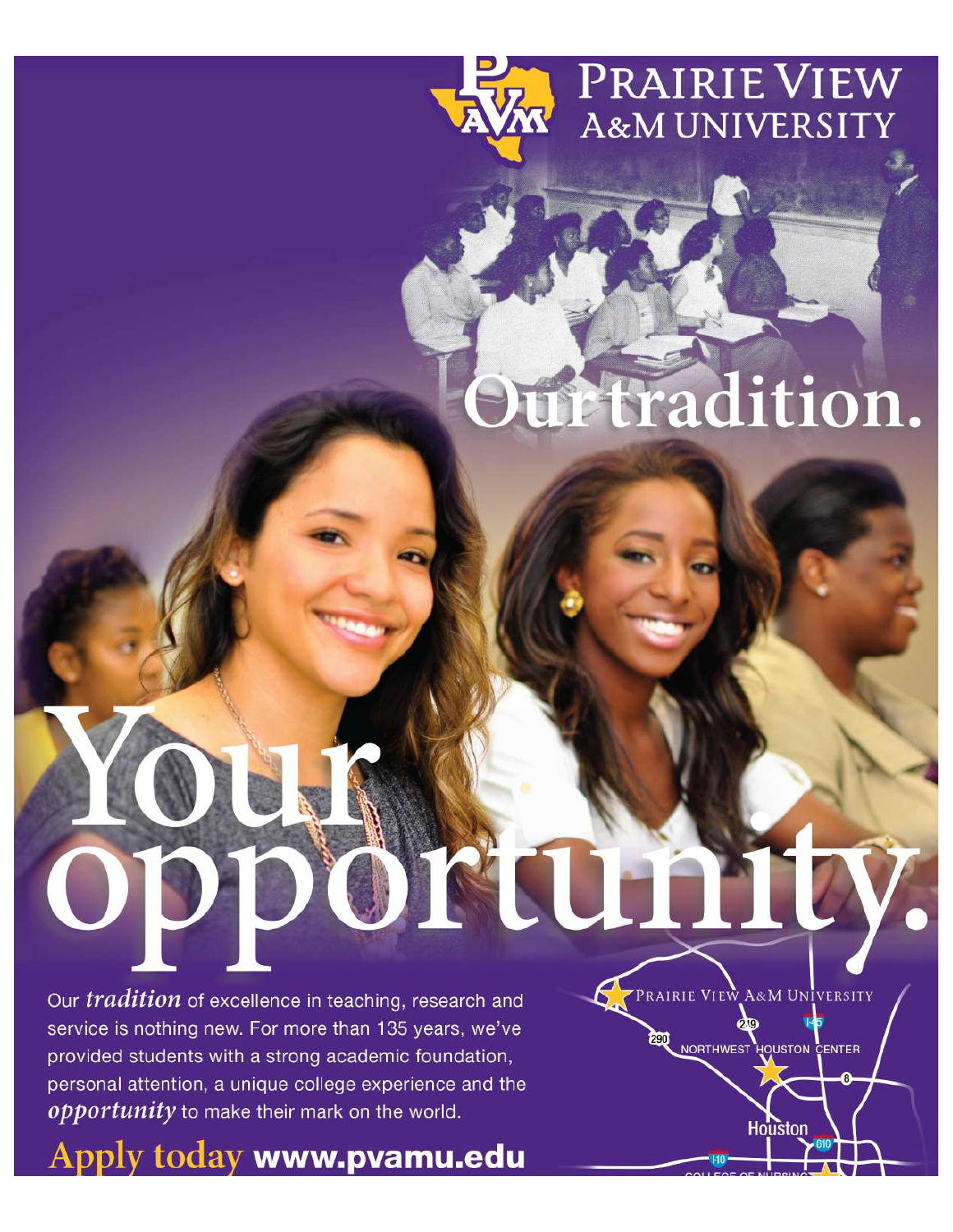

## HBCU  $HBCU$  {Nonsense}

Astute Magazine had the opportunity to sit down with Dr. John Wilson, Executive Director of the White House Initiative on Historically Black Colleges and Universities (HBCUs), to discuss his own HBCU experience and President Obama's 2020 goals for HBCUs, including how he intends to meet them. A proud Morehouse man, Dr. Wilson understands his greatest challenge is to stop what Astute refers to as the "non-cents."

There seems to be a missing link between the pride HBCU graduates have in their alma maters and the lack of alumni support these institutions receive. Dr. Wilson asserts that he has years of anecdotal evidence that speaks to HBCUs living up to the Latin meaning of alma mater - "nurturing mother." However, despite countless HBCU graduates attributing their foundational development to their undergraduate institutions, Dr. Wilson admits these words fail to "match the current monetary support many HBCUs receive from their alumni." This "non-cents" issue is one of great concern that Dr. Wilson's office works daily to reverse.

Wilson noted that alumni-giving nationally is 13% for all institutions of higher education, but that number falls to 2-3% when you look at some HBCUs. He believes this disparity in giving is relational to the negative perceptions of HBCUs. In response, the initiative's main objective is building HBCU capacity and changing perceptions of HBCUs is only one of five overall objectives.

When asked about his decision to attend Morehouse for his undergraduate education, Dr. Wilson humorously referenced his childhood pastor. He joked that the minister "preached Morehouse as much as he preached Jesus." His pastor, an ambassador, apparently not only of Christianity, but Morehouse as well, inspired a contingent of young males from the church to join the storied Morehouse tradition.

Dr. Wilson referred to his time at Morehouse as "psychologically wholesome." When probed about the meaning of the term, Wilson reflected on a younger American nation, more racially polarized and divided than today. But, at Morehouse, he stated, "It was our world... We lived in W.E.B Dubois Hall, worshiped in King Chapel, and ate in Benjamin E. Mays Hall." He was certain that his experience at Morehouse was one most HBCU students RG@QDC@MC@RDUHCDMBDNEGHRHMSTHSHNMRONJDNE@RODBH@KSXODNEB@L@Q@CDQHD@MCJHMRGHO

*Dr. Wilson's minister* "preached Morehouse as much as he preached Jesus."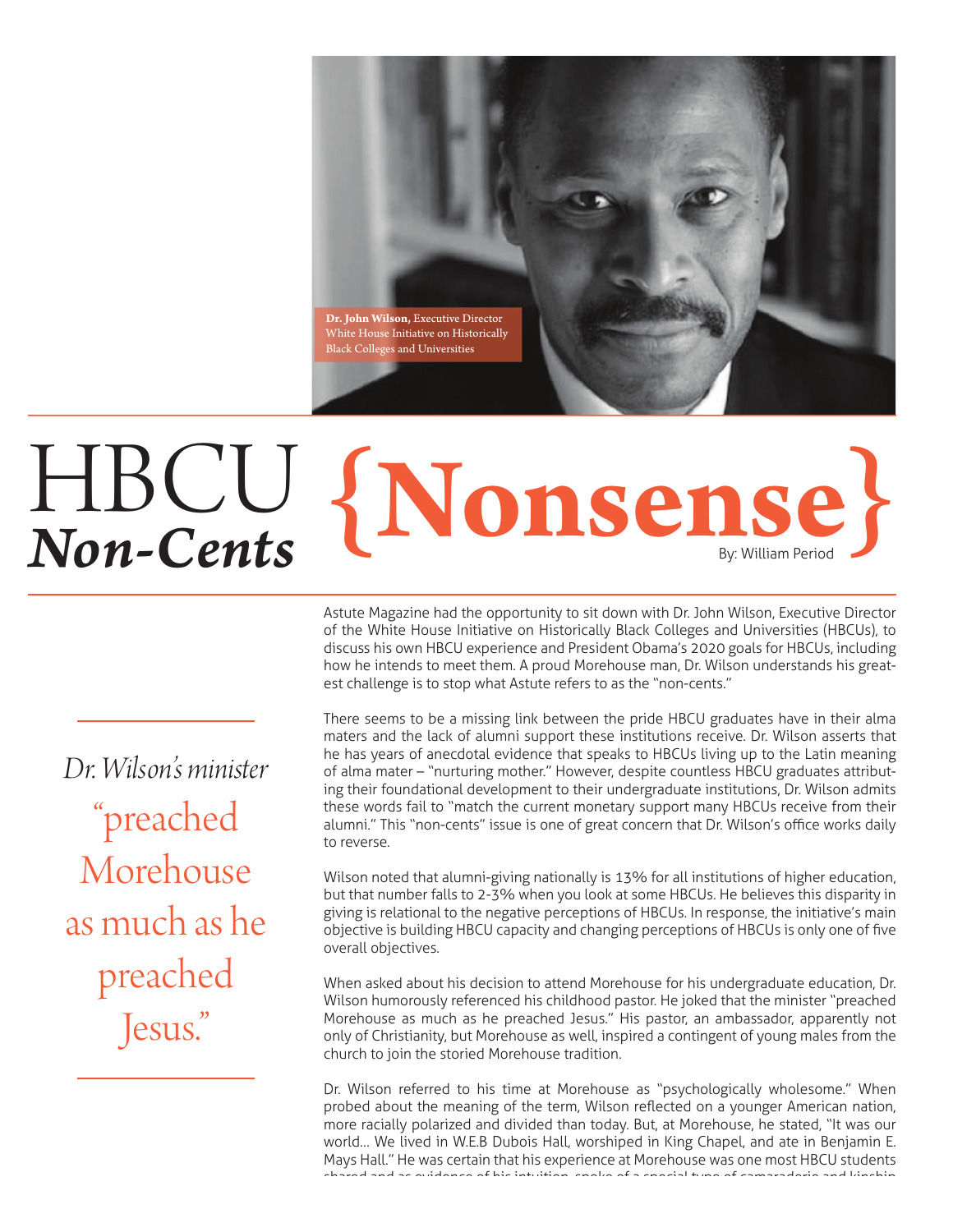## attended HBCUs outside of his.

However, in present times many ask whether HBCUs are still relevant. This is a polarizing question that has served as a catalyst for countless charged debates over the credence and role of Black colleges today. However, it is a question that Dr. Wilson finds little relevance in. In his opinion, "the question itself is completely off the table... Instead, I'll tell you we have a 2020 goal; by 2020 we want to have the best-educated, most diverse education system in the world... In order to be number one, we need to graduate more than 54,000 black graduates each year from HBCUs (as opposed to the current rate of 35,500, an increase of more than 65%)." To be clear, this isn't just Dr. Wilson's goal. The initiative to increase the capacity of HBCUs is an integral component of President Obama's charge to improve the educational level of all of America's citizens. Dr. Wilson pointed out, "You can go on our website and see... We [Office of the White House Initiative on HBCUs] have an executive order and it's the blueprint for what we are doing. There shouldn't be any ambiguity of what the White House Initiative is about.'

The HBCU executive order has led Dr. Wilson's office to develop four non-negotiable goals: capital enlargement, which he considers first and foremost, consists of pushing more money into the schools; campus enrichment, through various initiatives; strategy development, to help HBCU leaders innovate; and the last, overarching one is perception enhancement.

The perception of HBCUs is definitely a sensitive topic within Dr. Wilson's political environment. In fact, due to its precarious political positioning, Wilson informed us that some individuals wanted his office to simply serve as a "cheerleader" for HBCUs. This executive director, however, has no time for vapid celebratory tactics, stating that, "We have to talk about HBCUs in a truthful light... how can I meet challenges if I don't talk about and acknowledge them?"

It is imperative to note the following two points in view of Wilson's experience in addressing issues of alumni funding and perceptions of HBCUs. First, although Dr. Wilson has graduate degrees from Harvard and has spent much of his career working for institutions like MIT and George Washington University, he considers himself a Morehouse Man. Second, according to the Department of Education website, Dr. Wil"...By 2020 we want to have the best-educated most diverse education system in the world ..."

son helped to raise nearly \$3 billion dollars for MIT, when working as its director of foundation relations. Considering his past experiences and the two most salient challenges facing his office, it is clear that Dr. Wilson was no pom-pom-holding hire.

As our time with Dr. Wilson came to a close, he flipped the script, asking us how much money we would guess the federal government puts into HBCU's yearly. Having done our homework, but not completely confident in our uncaffeinated minds we bid a little low, wagering \$700 million. "Way low!" Dr. Wilson responded. "Five billion dollars every year goes to HBCUs. Eightyfive percent of that money," he explained, "is in the form of student financial aid and institutional aid." The remaining portion of the money goes to funding research projects and other academic institutes.

Preserving and developing the impact of these moneys is yet another focus of Dr. Wilson's. He has worked to increase the fiscal support HBCUs garner from federal agencies like FEMA and the Department of Defense. The advantage of pursuing money from these agencies that are unrelated to the Department of Education is clear. In our current economic climate, the Department of Education is constantly threatened with cuts and therefore pursuing funding from various agencies has become a prudent practice. In addition to this eclectic approach to acquiring federal funding, Dr. Wilson's team is working to increase the amount of funding HBCUs successfully attain from large non-government funding groups such as the Lumina Foundation.

At the close of our interview, the Astute Team asked Dr. Wilson what words President Obama had for him upon his appointment as the executive director of the White House's Initiative on HBCUs. Dr. Wilson said the President's message was simple: Change. He added, "[President Obama] has always understood that HBCUs are imporchallenged right now. Consistent with his perspective on America, a lot of the improvement we desire is within the province of our control. There are things that we can do to get better. So let's figure out what those are, and let's get going.'

Finally, let us revisit Dr. Wilson's position on the question that many take time to debate. Are HBCU's still relevant today? Understanding past and present, endless and vital contributions of HBCUs to students, society and our world, prior to taking the question off the table, Dr. Wilson emphatically defined the irrelevancy of such a question in one word, "Nonsense!"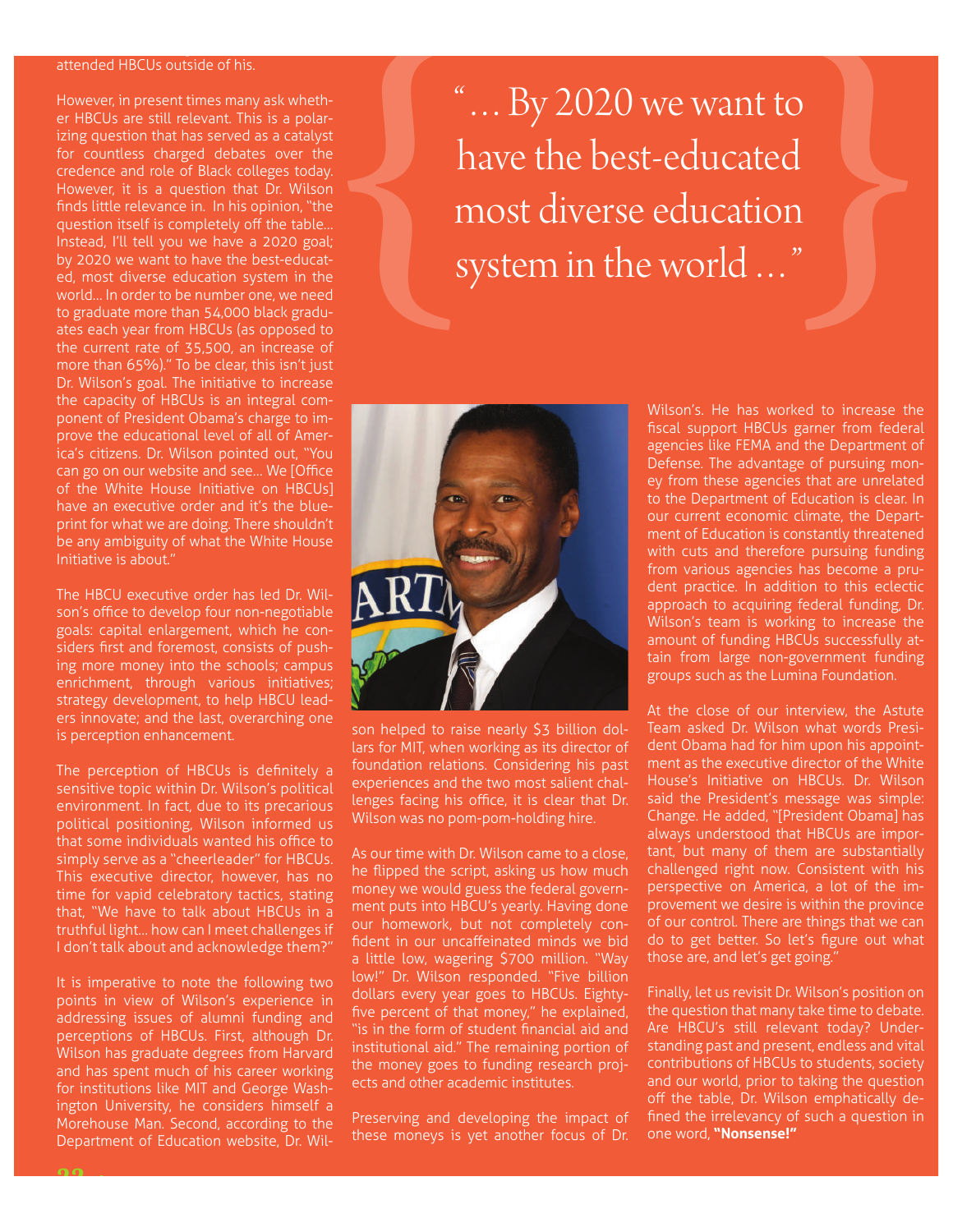## HOWARD UNIVERSITY

For 145 years, Howard University has been an advocate for social justice and an architect of social change nationally and globally. As one of the nation's leading research universities, Howard is dedicated to educating students from diverse backgrounds at the undergraduate, graduate and professional levels. Guided by our extraordinary cadre of faculty, students are immersed in cutting edge scholarship and innovation, including nanotechnology, human genome research and atmospheric science as well as the social sciences, arts and humanities.

**A** Howard.edu twitter.com/HowardU f facebook.com/howarduniversity